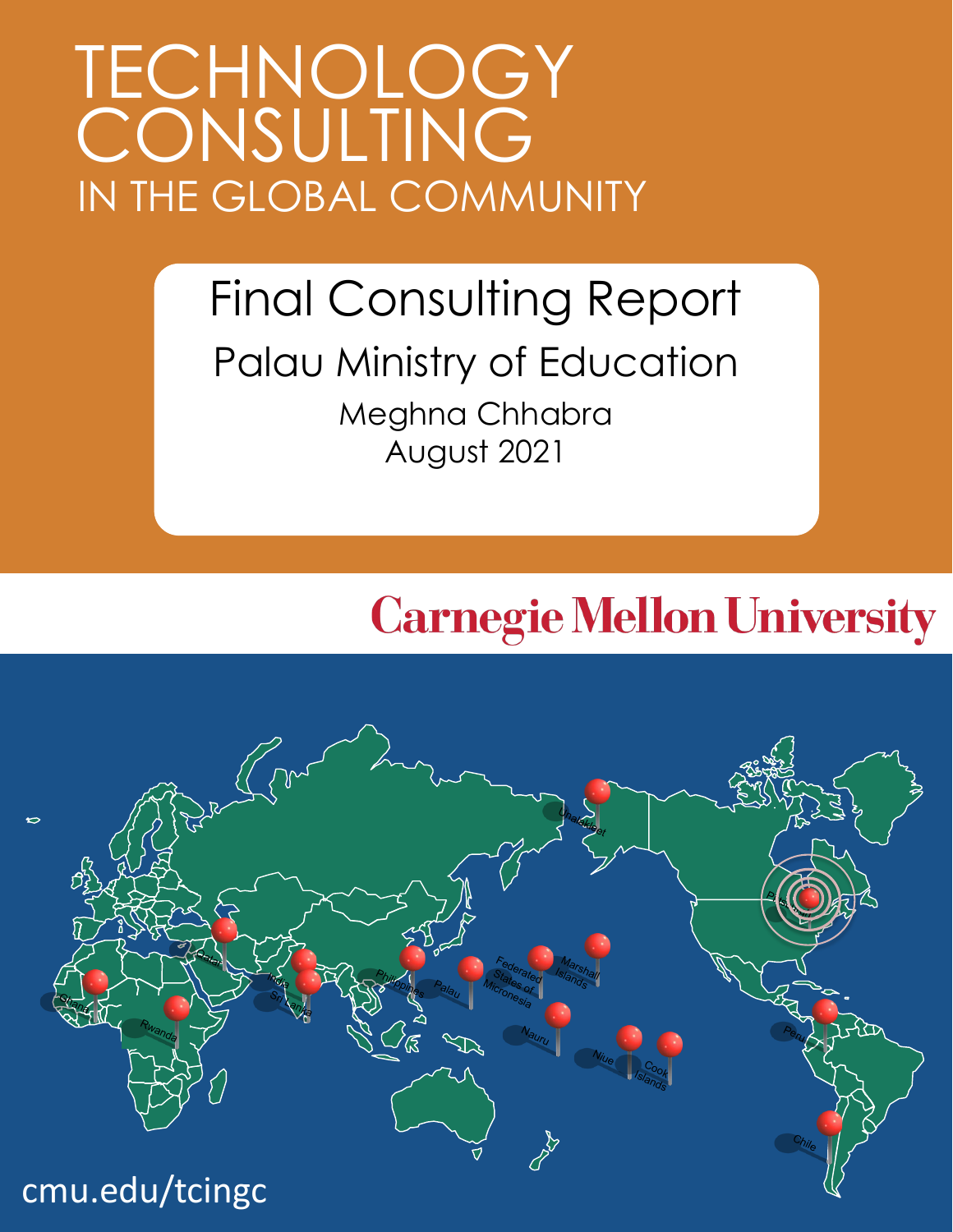

## Ministry of Education, Republic of Palau Executive Summary

Student Consultant, Meghna Chhabra Global Community Partner, Edwel Ongrung

## I. About the Organization

The Ministry of Education is one of the nine departments of the Executive Branch of the National Government of the Republic of Palau. It is responsible for the education of Palau's children ages 6-17.

The ministry is headed by a cabinet level position, the Minister of Education. It implements its strategies and goals through two bureaus, **Curriculum and Instruction** and **Education Administration.**

Direct services to children are delivered through eighteen public and six private elementary and high schools. The ministry operates the public schools. The private schools are independently operated under charter from the ministry.

The mission statement of the organization is as follows-

*"In partnership with parents and community, is to ensure that our children and youth preserve Palauan culture and become contributing citizens and productive workers in a changing world."*

The vision of the ministry is *"Our students will be successful in the Palauan society and the world."*

## II. Migration of Services to the Cloud

Recently, MOE has changed the technical infrastructure. Previously, all the 20 campuses were connected to central office which was further connected to the internet. Thus, communication to the outside world was being handled by the central office. Currently, every campus is connected to the internet, and it has improved the communication however, the campuses still use the intranet to access certain apps such as-

- Apps running on Apache/PHP Server with MySQL database at the backend.
- Ruby on Rails App with MySQL database at the backend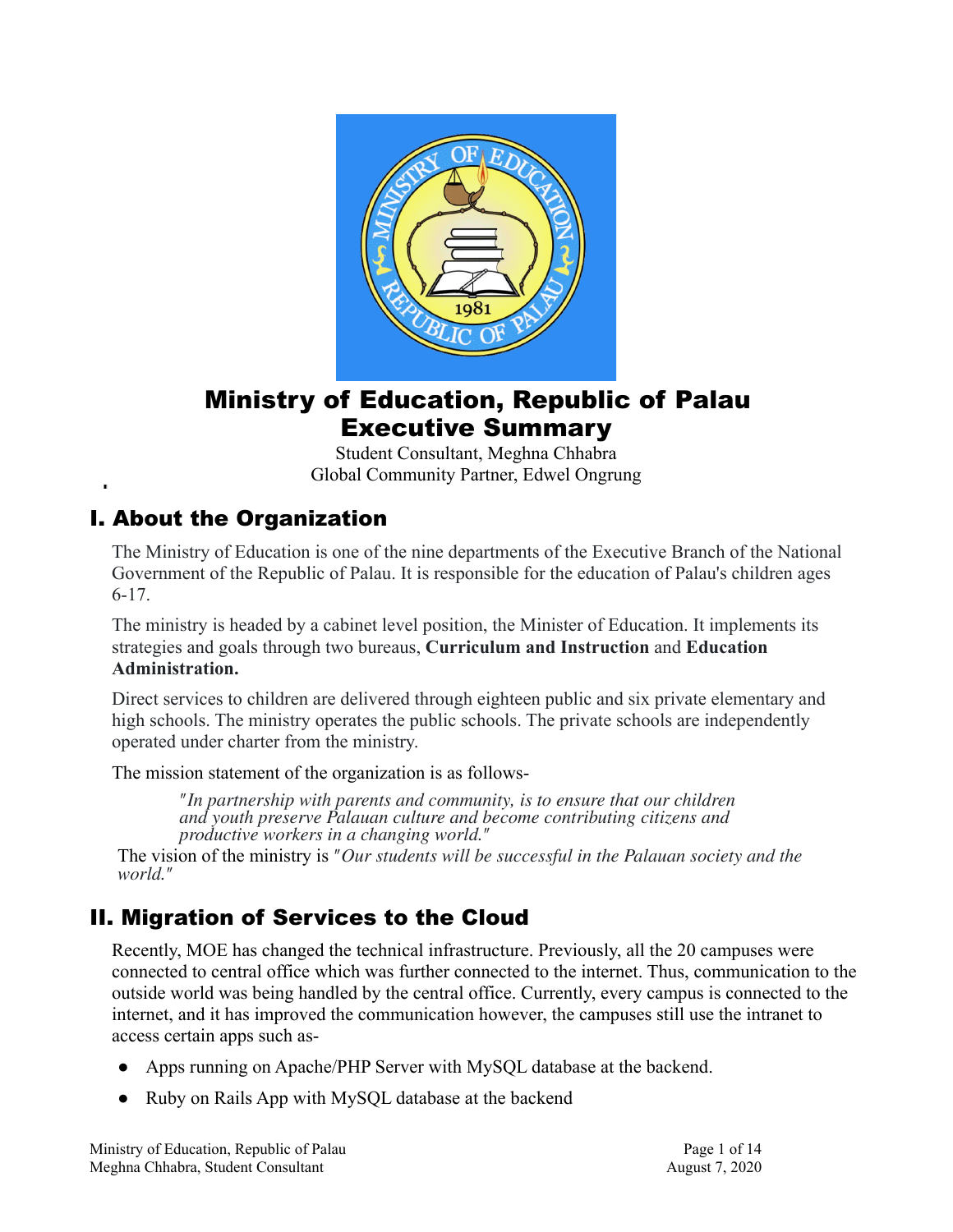**Outcomes** of the project include:

- Provide the flexibility and agility that the MOE needs as it increases its use of technology in the coming years.
- Migrating these services to the cloud and making them accessible over internet instead of intranet would reduce the bandwidth cost at central office as the schools will be able to connect directly to the cloud.
- Eliminate the need of not only hardware like servers but also admin of such hardware at the MOE.
- It would mean that the ministry would not have to look for someone to maintain the hardware server and provide management onsite. It would open up MOE's options to hire contractors on a small-term basis.

**Outputs** of the project include:

- Apache/PHP Apps with MYSQL backend is established in the cloud. It hosts MOE Website and 2-3 small Webapps.
- Ruby on Rails App with MySQL backend is set up in the cloud. It includes Student Information System, Requisitioning System and Teacher Evaluation System which can be migrated to the cloud.
- Effective Communication from different schools of Palau with low latency and high response time.
- The UniFi® Controller which is a wireless network management software solution from Ubiquiti Networks needs to run on the server. Ever since 22 campus have been connected to the Internet directly it is not possible to manage Internal Wifi due to each campus having its own router and Wifi. This solution offers a way to manage the school's Wifi over the internet.
- NGINX which is used as reverse proxy to hide internal webservers from outside users also need to be migrated. Due to limited security skills, this is required so that there is just a single entry point and traffic can be monitored.

#### **Recommendations**:

- Choosing a cloud provider based on multiple factors like cost, accessibility, support etc
- Secure a domain name for IP address of the final cloud server which will be decided.
- Basic Security such as blocking all the IP's other than those from Palau and setting up firewall security..
- Using database as a service offered by the cloud after evaluation.

#### Consulting Partner

Edwel Ongrung *edwel@palaumoe.net*

Ministry of Education, Republic of Palau 8FRC+FF4, Koror, Palau *http://www.palaumoe.net/*

#### About the Consultant

Meghna Chhabra *meghnac@andrew.cmu.edu*

Meghna is a graduate student in M.S. Information Systems Management.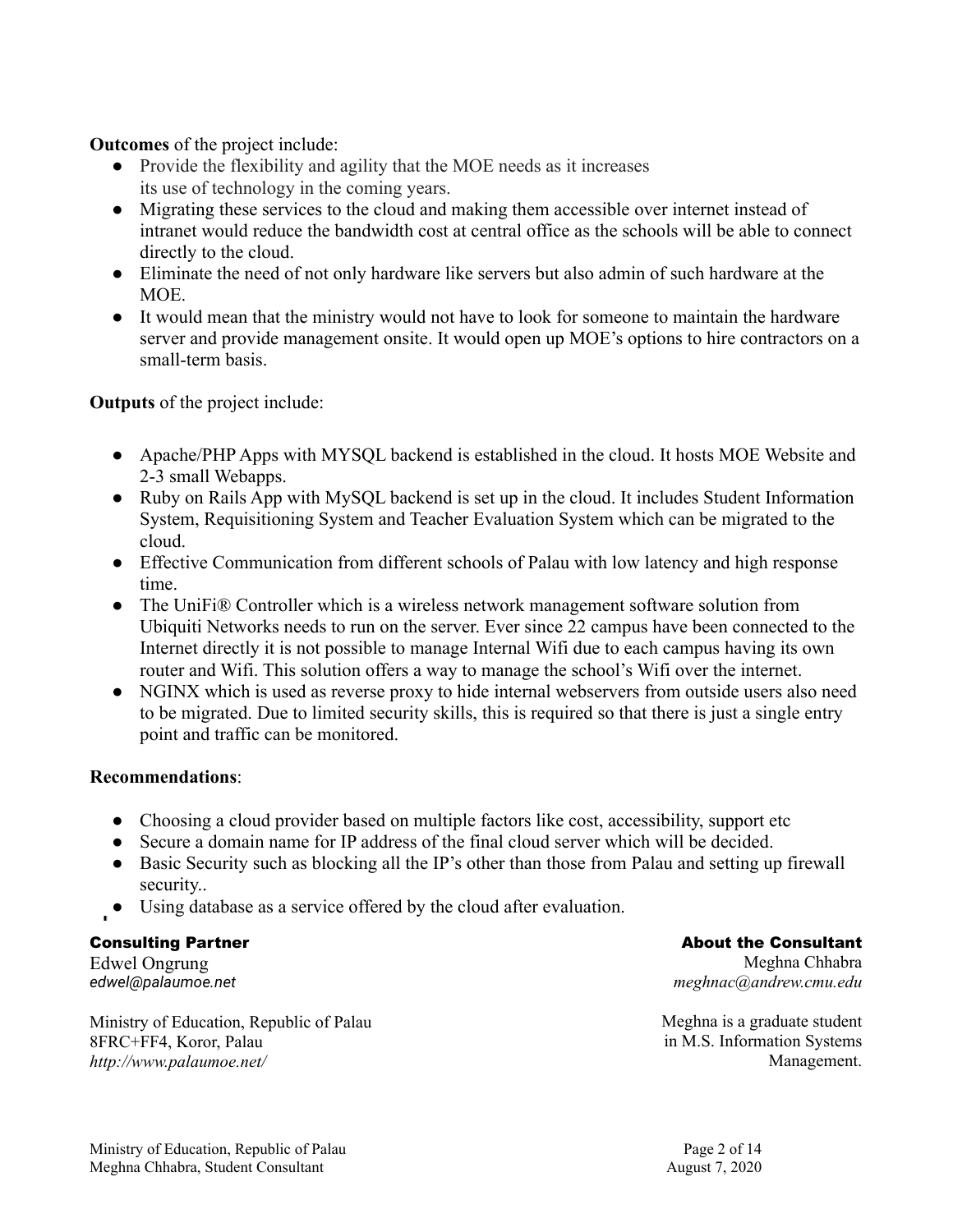

## Ministry of Education, Republic of Palau **Proposal**

Student Consultant, Meghna Chhabra Global Community Partner, Edwel Ongrung

### I. About the Organization

#### **Organization**

The Ministry of Education is one of the nine departments of the Executive Branch of the National Government of the Republic of Palau. It is responsible for the education of Palau's children ages 6-17.

The ministry is headed by a cabinet level position, the Minister of Education. It implements its strategies and goals through two bureaus, **Curriculum and Instruction** and **Education Administration.**

Direct services to children are delivered through eighteen public and six private elementary and high schools. The ministry operates the public schools. The private schools are independently operated under charter from the ministry.

The mission statement of the organization is as follows-

*"In partnership with parents and community, is to ensure that our children and youth preserve Palauan culture and become contributing citizens and productive workers in a changing world."*

The vision of the ministry is *"Our students will be successful in the Palauan society and the world."*

Palau National Code (PNC) specifies the role of ministry as follows –

- set up public elementary and high schools.
- manage public elementary and secondary schools.
- operate public elementary and secondary schools.
- promote public elementary and secondary schools.
- develop educational curriculum and standards.
- implement educational curriculum and standards.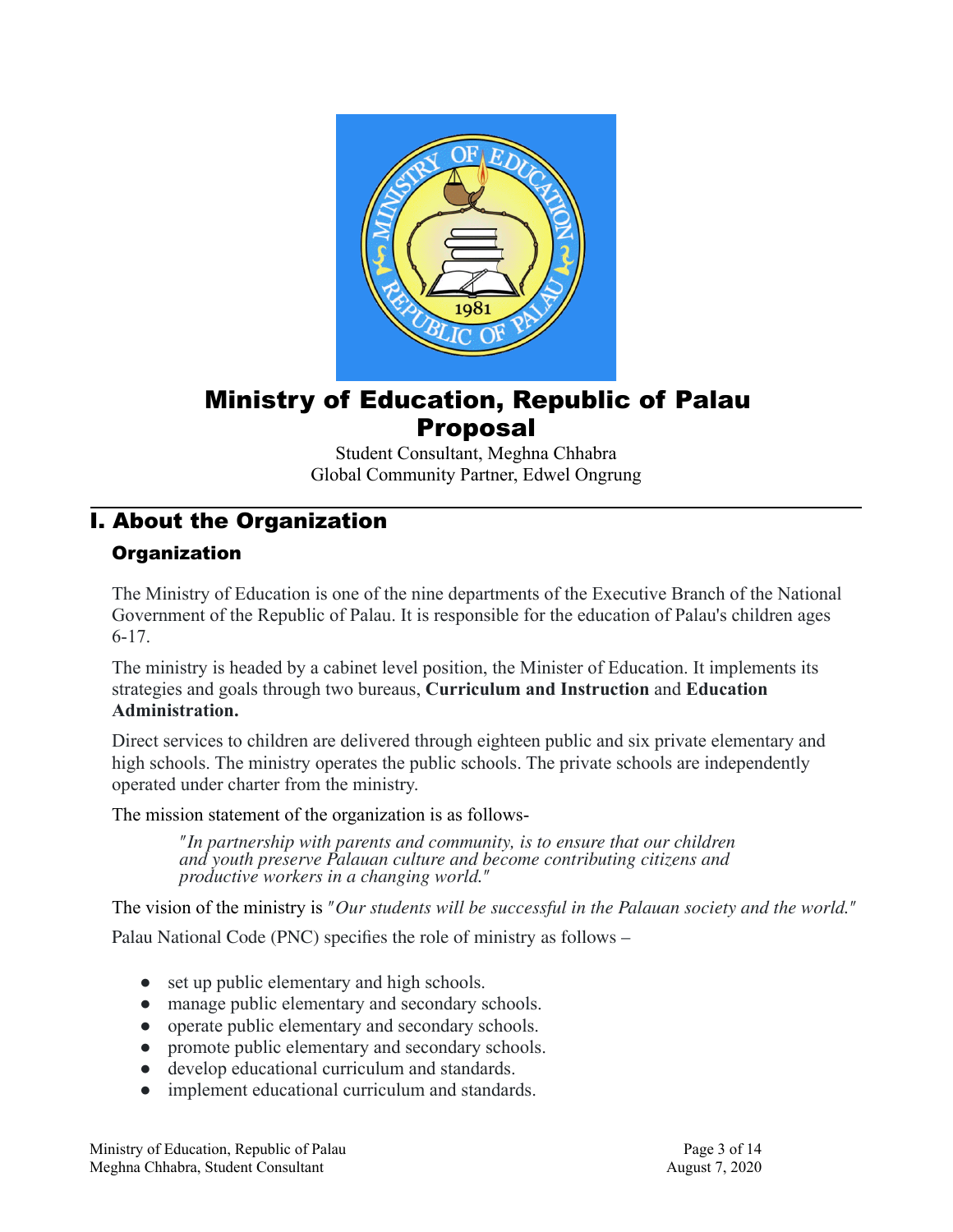● other related matters

#### **Facilities**

The primary MOE office is located west of downtown Koror and is 9 m above mean sea level. The first floor of the office holds some conference rooms, the server room and the office of the Minister of Education. The second floor of the building is divided into two sides based on the bureaus – curriculum and administration. The upper floors have cubicles for staff and offices for department chiefs, directors, and receptionists. All offices and work areas inside the Ministry are air conditioned. The building parking lot has had solar panels installed since 2010 which theoretically provide up to 51 kW in electricity.

There are government-provided cars for the employees to carry out MOE related work and to visit schools in different districts, when needed. The Ministry also owns three speedboats for traveling to schools on other islands like Peleliu, Angaur, or Kayangel. There is a small maintenance department behind the Ministry that is in charge of maintaining all the cars, but boats need external servicing.

#### Programs

The MOE manages 17 elementary schools and one high school. The high school is located in Koror, whereas the elementary schools are scattered throughout the 16 states. There are 2 private elementary and 4 private high schools that run under a charter granted by the Ministry, but they are in charge of their own operations outside of a triennial Ministry inspection.

All the programs run by the MOE aim at improving the schools and the quality of education. MOE has collaborated with TCinGC for past several years and some of the initiatives are as follows-

| <b>Student Partner</b> | Year | Project and technology used                                                                            |
|------------------------|------|--------------------------------------------------------------------------------------------------------|
| Joe and Sam            | 2015 | PHP app for capturing electricity consumption<br>data and report consumption rates                     |
| Daniel                 | 2017 | Ruby on Rails App for Teacher Evaluation<br>System                                                     |
| Jeevika and Pavan      | 2019 | New Requisitioning App with new ERD and<br>front-end using Ruby on Rails                               |
| Vrinda and Caitlyn     | 2020 | New Student Information System which manages<br>the information of the schools using Ruby on<br>Rails. |

#### **Staff**

The Ministry is headed by the Minister of Education which is yet to be appointed by the President. The ministry is currently under the President after the term of the last Minister of Education expired.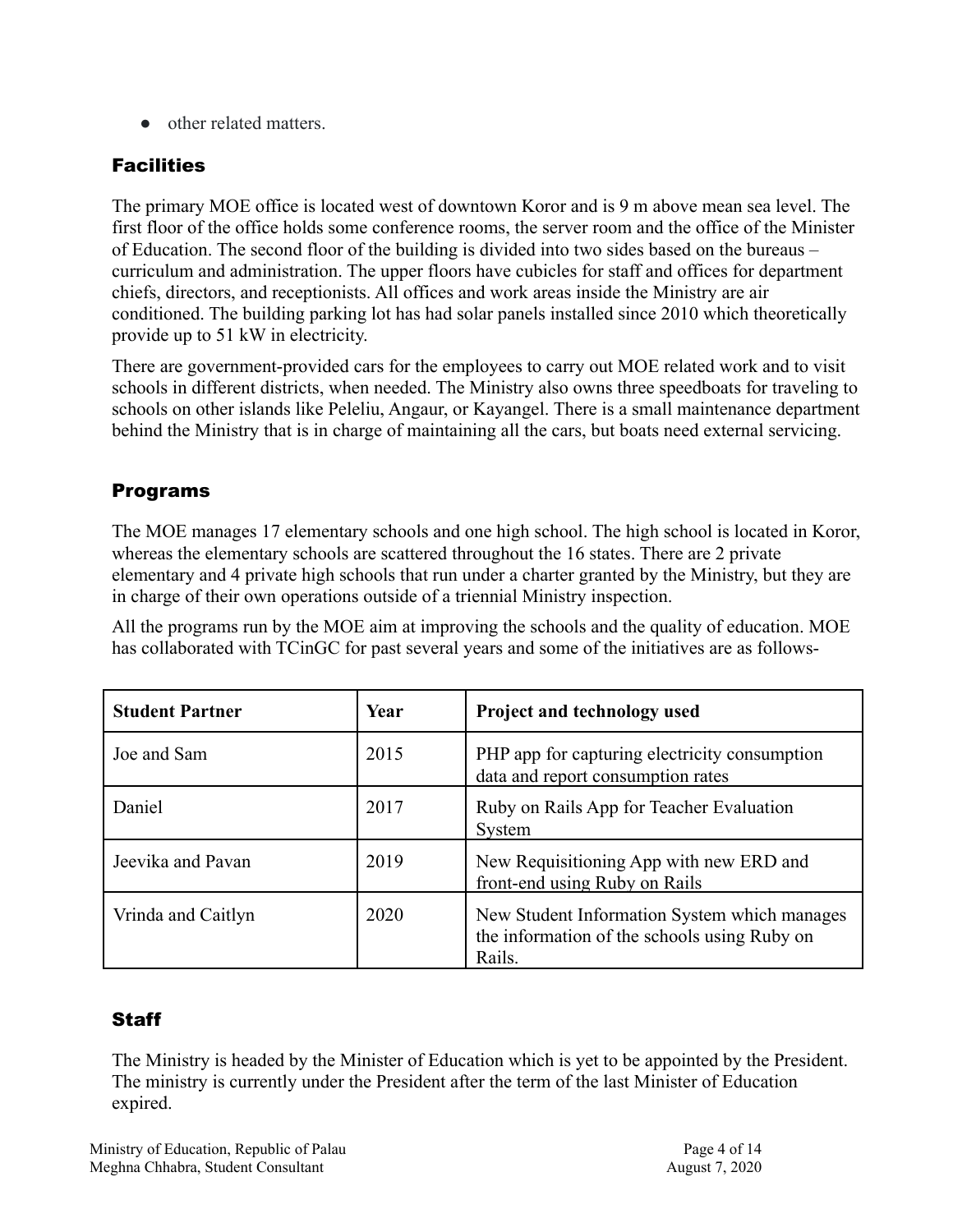Around 430 people are employed by and at the MOE, including the teaching and administrative staff at the schools. All schools have principals as heads, and three schools also have vice principals. There are around 2100 students in the schools with the biggest school having 600 and the smallest school having 7. The primary client partner for this engagement is:

Edwel Ongrung, Administrative Services Manager - Edwel oversees Support Services for the Ministry. He is also the person responsible for server maintenance and managing all the technology related things going on at the MOE. I will be working with him to analyze the problem, discuss the feasibility of the solution, understand the compatibility of the solution with the existing infrastructure. Edwel is well versed with SQL, Ruby on Rails, Apache as per training he received during previous projects. He is also familiar with Linode which is American based cloud hosting company which will be used for the POC(Proof of Concept) this summer. He will be responsible for maintaining the project in the future.

#### Technology Infrastructure

The technology infrastructure of the central office and the schools MOE is responsible for is listed in the table below-

| Category                   | <b>Specification</b>                                                                                                                                                                                                                                                                                                                                                             |
|----------------------------|----------------------------------------------------------------------------------------------------------------------------------------------------------------------------------------------------------------------------------------------------------------------------------------------------------------------------------------------------------------------------------|
| <b>OS</b>                  | MacOS                                                                                                                                                                                                                                                                                                                                                                            |
| Hardware                   | Macbook or similar Apple Computer in<br>the central office<br>2000 Android Tablets for students<br>200 iOS Tablets for students<br>Windows, Mac, Linux desktops for<br>$\bullet$<br>Office workers in the schools                                                                                                                                                                |
| <b>Internet Connection</b> | • undersea fiber-optic cable<br>wireless access points offering<br>broadband-level speed (4 Mbps)<br>throughout Koror that anyone can<br>connect to after purchasing the card<br>with access code<br>WPA2 protected moewifi network is<br>$\bullet$<br>accessible anywhere inside the building<br>and is extremely fast (speed was<br>measured at 47 Mbps down and 9 Mbps<br>up) |
| Software                   | MS Office Suite                                                                                                                                                                                                                                                                                                                                                                  |

Initially the schools were connected to the central MOE office which was then connected to the internet but now each school is directly connected to the internet except three schools which lie in the remote areas. Efforts are being made to bring electricity to those areas by installing Solar Panels which will lead to them eventually having an internet connection.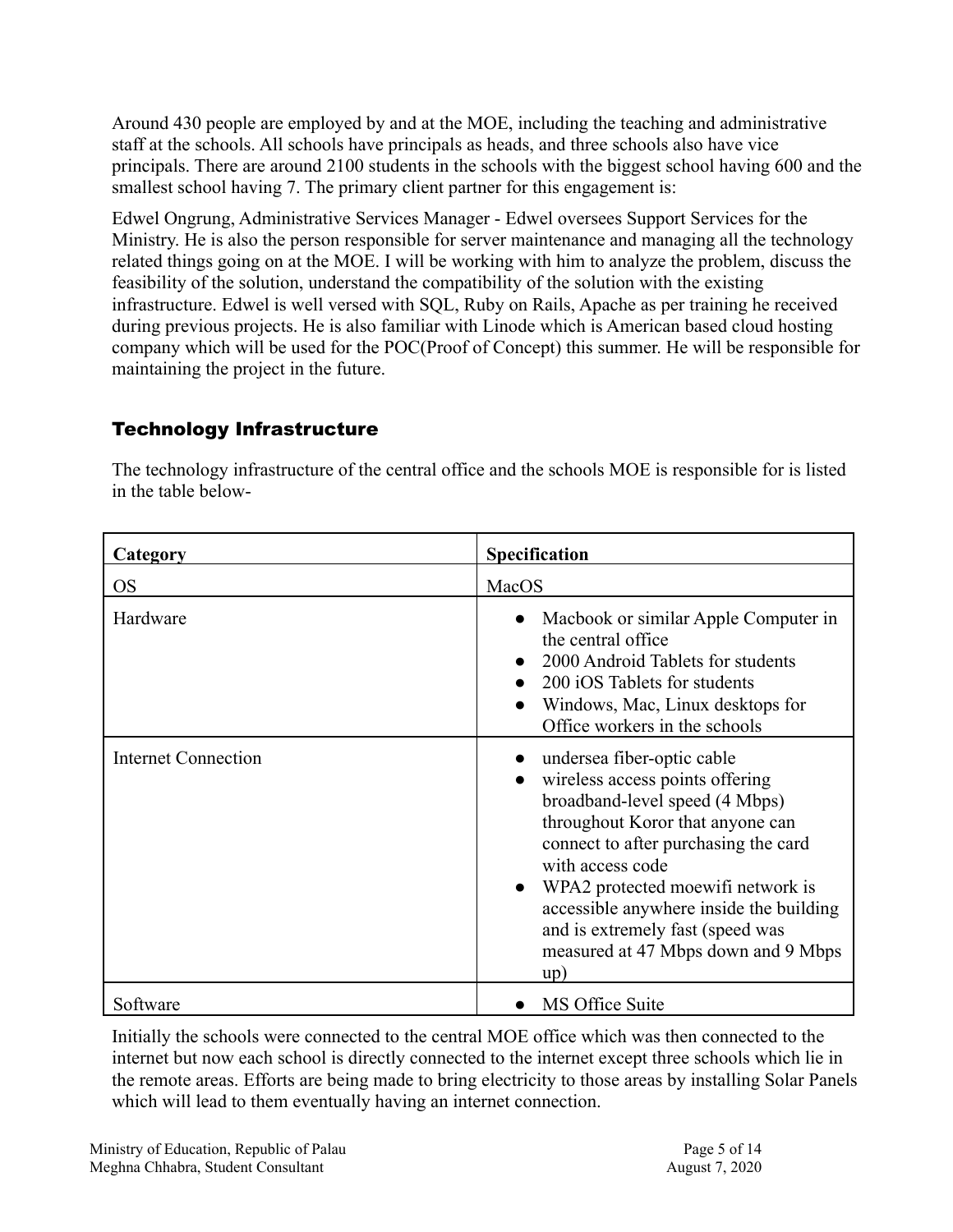#### Technology Management and Planning

Management of technology is divided across two units. One unit provides the support services and manages the IT and the other unit is responsible for implementation of instructional technology in the curriculum. The IT unit is responsible for the technology infrastructure and providing services and technical support to MOE users. The most prominent problems that the IT support team tackles are maintenance of equipment, mainly copiers and printers and network problems throughout the school system. Edwel serves as the head of IT and has two staff members working under him, Bal Ongrung and Aberlynn Ngirous. Bal is the technician and Edwel is responsible for servers and backend services. Bal mainly works on fixing hardware problems for laptops and replacing faulty parts. Edwel focusses on keeping the servers up and running and fixes any network problems that occur in the ministry and the schools. Aberlynn mainly takes care of providing support on the instructional side to the teachers and staff.

Together, the team is responsible for tackling IT related issues for nearly 2,200 students and 430 staff. The MOE also hires local IT vendors to help them with various projects and for maintenance of hardware. The IT unit is also responsible for all the information security of the Ministry. All the PCs use a free open source antivirus system called Avast. However, any Macbooks (or personal laptops) do not have antivirus software downloaded as they already have built-in anti-malware functionality. In order to block harmful websites and mitigate threats from incoming and outgoing network traffic the department relies on firewalls setup on the network servers.

#### Communication

Most communication at the office is carried out in person, with people walking to the office of the person they want to talk to or using phones to dial each others' extensions. All files and information are shared through email. Employees have emails ending with '@palaumoe.net' that they use for official communication. For faster responses, people text each other using iMessage as most of them have Apple computers. With the remote nature of this year's TCinGC project, communication between us and the client have shifted to Slack, Google Drive, Zoom, and iMessage.

The MOE's website continues to provide information for external parties; it also hosts an intranet server containing educational content for internal use along with some past reports and documents. The schools are directly connected to the internet with the exception of 3 which are in remote areas.

#### Information Management

Enumerated below are major information management systems that are in use by the Ministry of Education.

1. Expenditure Tracking Information System

It recently became a priority for the Ministry to better understand and track expenditure and student success. In having the ability to electronically track expenditure and student success, the MOE will be able to evaluate and report key performance indicators internally and externally to UNESCO and The United Nations with better ease. Spreadsheets and log books have been in use at the Ministry since the 1980s, so they became the de facto method of tracking expenditures as the MOE looked for a technological replacement. Attempts were made to use the Excel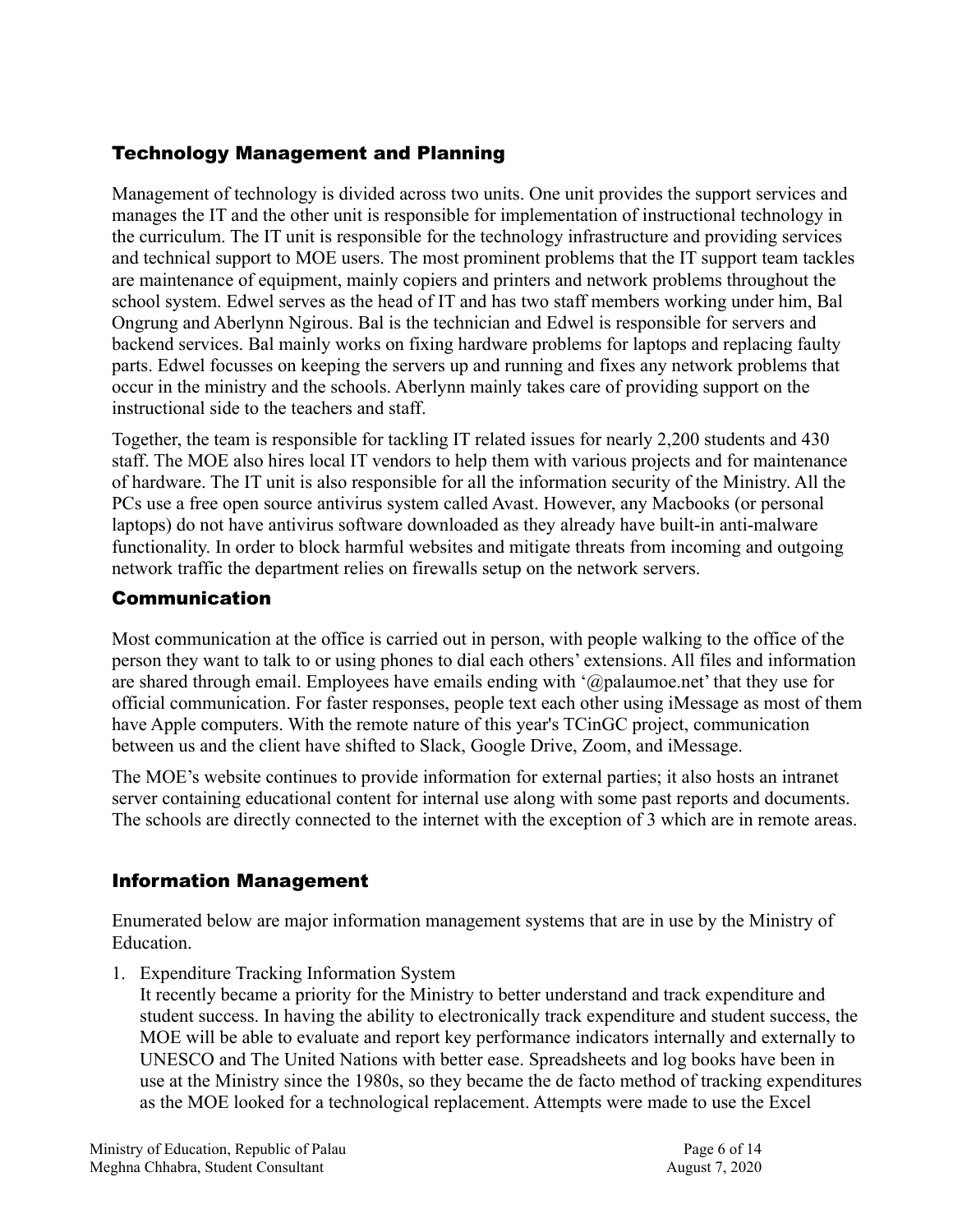logbooks to figure out and provide evidence of teachers getting materials they needed, but it was prohibitively difficult to conduct and report summative evaluations for reports such as the APR or MAP.

2019 project delivered a Ruby on Rails application hosted on the MOE intranet server that has four modules corresponding to the four defined functions of the MOE's expenditure process. Edwel mentioned that although implemented and functional, there is still work to be done to improve the functionality of the expenditure tracking system. Particularly, Requisitioning was completed, tested, and put to production by the previous team. Receiving was completed, but was not tested or deployed to production. Inventory was only partly wire-framed and reporting is still to be addressed. Edwel currently handles the maintenance of this project.

#### 2. Student Information System

The SIS for the elementary schools was completely redone as a part of last year's TCinGC project. Previously, both the high school and elementary schools had an online Student Information Systems (SIS), the result of projects starting in 2005 and fully up and running in 2009. This application ran in PHP with a MySQL backend. Both the high school and elementary schools' SIS's collect data. In the past, teachers in high school used computers in their department offices to enter student data and school staff in elementary schools with access to computers were designated as the data entry person.

Now, each teacher has a computer to enter grades. This system is able to track gpa and absences, as well as create report cards. Output of the new SIS system included-

- Management of classes, enrollments/registrations, students, and academic years
- Report card generation
- Batch processing of student grades based on workbooks mandated by the MOE
- Data validation
- Authorization and Authentication

#### 3. Reporting Information System

The MOE is responsible for utilizing the data in databases to construct standard quarterly or yearly reports. In order to get the data to write these reports, Edwel backs up the database, runs some SQL tests to confirm the accuracy of the data, and then runs SQL queries. Then, the data is handed over to an expert in Excel who compiles each report in its own spreadsheet. This process to complete the annual report takes around two weeks. Edwel mentioned that an additional consideration with reporting is accuracy and relevancy of the data. As mentioned earlier, the existing student information data has inconsistencies due to the fact that the data is manually entered. In reporting, those who work with the data often find these inconsistencies and contact the school systems to confirm the error. However, instead of permanently fixing the error in the database, many times the error is just fixed locally in the spreadsheet for the report. Edwel mentioned that there is currently a process for fixing these inconsistencies properly through a database manager, but this process is rarely followed.

#### Business Systems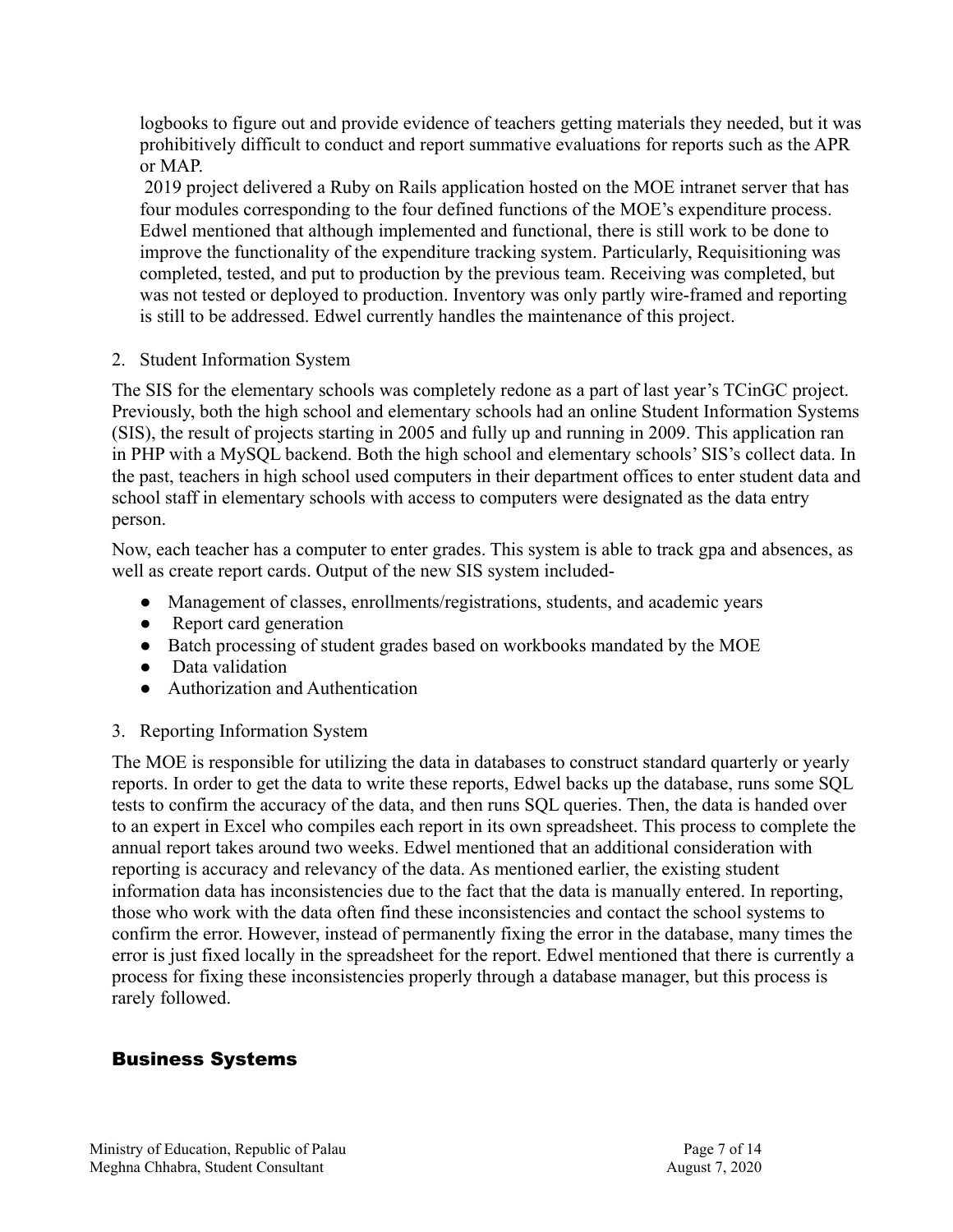As briefly mentioned in the Programs section, the Ministry of Finance (MOF) is the agency authorized to budget and spend government funds. The MOE remains under the MOF umbrella, and is constructing more detailed data capture systems to support data-driven management. Once the MOE's budget is allocated by the Legislature, all expenditure requests follow a specific process. Items are requested by different units and must be approved before a purchase order is issued. After the vendor fulfills the order, the items are picked up by Saburo (the receiving staff) and verified before he distributes them to their recipients. Inventory management used to have no formal system in place; after repeated failed inventory tests that once forced the Ministry to pay multiple audit exemptions costing up to \$45,000 each, the MOE hired an inventory custodian and reports no issues since. This official, Adeline, maintains a master list of all assets within the MOE. Twice each year, she receives inventory lists from each unit (department and school) within the Ministry and verifies their status against her master list. If any items are damaged or were not delivered, she makes a note of this before exporting a list of all fixed assets (costing more than \$5000) that she has her bureau's directors sign before forwarding it to the Palau Procurement Office for record keeping. This entire process is conducted by hand, resulting in a list of a few hundred assets that has to be manually verified twice every year. No greater analysis is done on these records, but they are constantly maintained by Adeline. The MOE also has its own inventory tracking system, that contains significantly less records and is more detailed than the inventory system used by the MOF. This tracking system is used primarily for assets such as laptops and tablets.

## II. Migration of Services to the Cloud

#### **Motivation**

Recently, MOE has changed the technical infrastructure. Previously, all the 20 campuses were connected to central office which was further connected to the internet. Thus, communication to the outside world was being handled by the central office. Currently, every campus is connected to the internet, and it has improved the communication however, the campuses still use the intranet to access certain apps such as-

- Apps running on Apache/PHP Server with MySQL database at the backend: Examples of such applications include MOE website which consists of certain webpages where data comes from the database such as student-teacher ratio. There are also small webtools which are used internally like an application that tracks and records the fuel consumption. Whenever someone wants to get fuel, they take a form which is required to be filled by the attendant. Then MOE staff enters it into the app which helps in budgeting of fuel.
- Ruby on Rails App with MySQL database at the backend: Recent TCinGC teams have been building applications using Ruby on Rails which need to be hosted on a Web Server. Example of such an application is Student Information System developed by Caitlyn last year which helps to manage information of the school.

Migrating these services to the cloud and making them accessible over internet instead of intranet would reduce the bandwidth cost at central office as the schools will be able to connect directly to the cloud. Servers which are used to host these applications break down every two years and lots of time and effort is spent in restoring the system to its previous running state. They need capital to purchase new servers and days are spent in setting them up. Making these services accessible on the cloud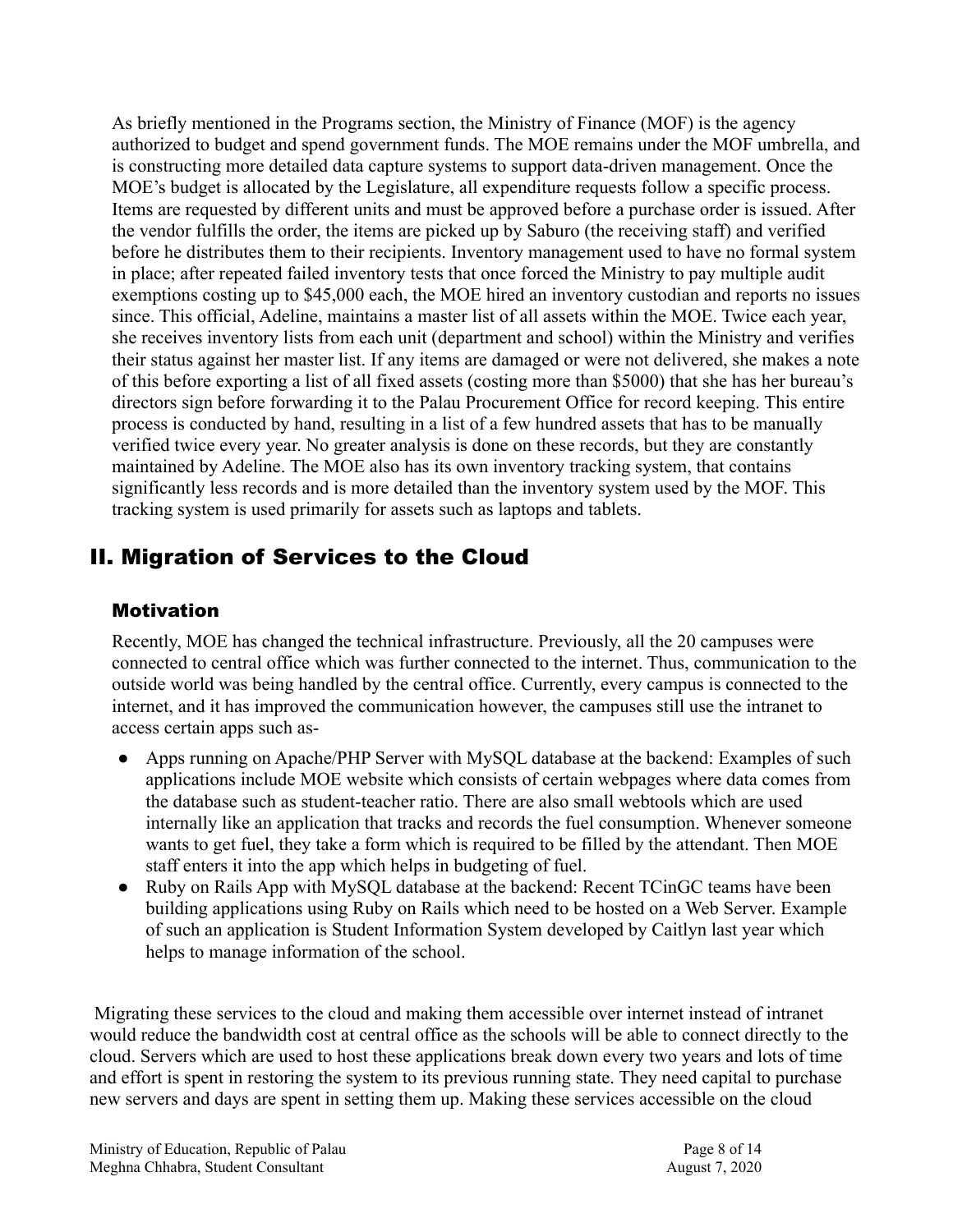would also make them easier to maintain as Edwel would not have to worry about the hardware or the necessary patches to the software. Linode was chosen as a cloud provider based on some of the advantages it had over its competitors' like AWS, Azure, Digital Ocean like flat pricing and free support. A list of the differences can be seen in the Appendix.

#### **Outcomes**

A 4GB Linode plan with docker setup was purchased which offered upto 80 GB of storage for this project. Docker is an open platform for developing, shipping, and running applications. Docker enables you to separate your applications from your infrastructure so you can deliver software quickly. Docker's container-based platform allows for highly portable workloads. Docker containers can run on a developer's local laptop, on physical or virtual machines in a data center, on cloud providers, or in a mixture of environments.

Docker's portability and lightweight nature also make it easy to dynamically manage workloads, scaling up or tearing down applications and services as business needs dictate, in near real time thus offering agility and flexibility. The following applications were developed locally and then deployed to the cloud-

- 1. Apache/PHP Apps with MYSQL backend is established in the cloud. It hosts MOE Website and 2-3 small Webapps.
- 2. Ruby on Rails App with MySQL backend is set up in the cloud. It can be used as a base and apps like Student Information System, Requisitioning System and Teacher Evaluation System can be migrated.
- 3. The UniFi® Controller which is a wireless network management software solution from Ubiquiti Networks is running on the server. Ever since 22 campus have been connected to the Internet directly it is not possible to manage Internal Wifi due to each campus having its own router and Wifi. This solution offers a way to manage the school's Wifi over the internet.
- 4. NGINX which is used as reverse proxy to hide internal webservers from outside users has been migrated and set up. Due to limited security skills, this is required so that there is just a single entry point and traffic can be monitored.

One of the applications that was deployed on the cloud was the timeclock application which had Apache/php server and MySQL backend. This had been running smoothly on the cloud for about a week and has utilized just 2% of the CPU. It is used by 70 employees 4 times a day and seems to be more responsive than the MOE server.

The current organizational structure of MOE does not have a big software engineering team managing or developing new software, and Edwel will be the one that is going to maintain the solution after the project ends. Therefore, I made sure that Edwel also understands the solution in order to maintain it in future. Edwel is an experienced Administrative Services Manager who was able to understand the solution and quickly learn. MOE can also easily hire an independent contractor to help maintain the solution remotely or on an hourly basis instead of employing someone full-time if required.

#### Recommendations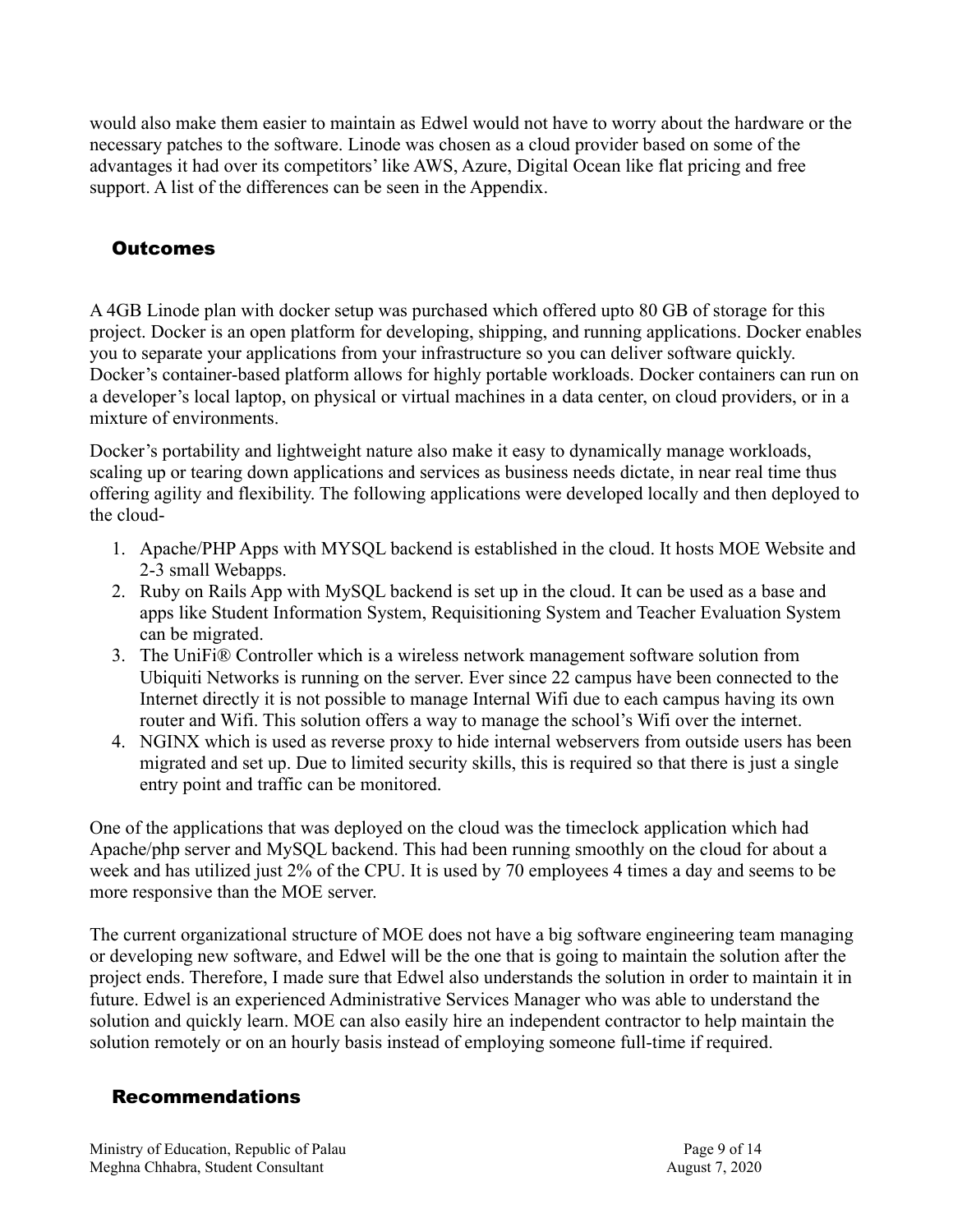When the services will be migrated to the cloud, it will not only eliminate the need of hardware like servers but also admin of such hardware at the MOE.A comprehensive list of hardware that can be eliminated is provided in the appendix. It would mean that the ministry would not have to look for someone to maintain the hardware server and provide management onsite. It would open up MOE's options to hire contractors on a small-term basis. For example- they can hire someone for a few hours a week instead of hiring someone as a full-time employee. What's more, they would not have to be situated at Palau to maintain the servers. It would also lead to a reduction in the cost of replacing the broken servers as they would not have to worry about the physical servers.

The ministry would also have to make a choice regarding the choosing a cloud provider based on multiple factors like cost, accessibility, support etc. A comparison of various cloud providers is also provided in the appendix. The next step should be to secure a domain name for IP address of the final cloud server which will be decided. Basic Security such as blocking all the IP's other than those from Palau and setting up firewall security on the instance would vary from cloud to cloud provider.

Another recommendation would be looking into database as a service. The term ["Database-as-a-Service](https://www.techopedia.com/definition/29431/database-as-a-service-dbaas)" (DBaaS) refers to software and/or services that enables users to set up, operate and scale databases without the need for setting up physical hardware, installing software or configuring for performance. All of the administrative tasks and maintenance are taken care of by the service provider so that all the user or application owner needs to do is use and access the database.

#### About the Consultant

Meghna Chhabra is a graduate student in Information Systems Management at Carnegie Mellon University. She will be taking part in the Technology Consulting in the Global Community internship over the summer and return in the fall to study for another semester at the university.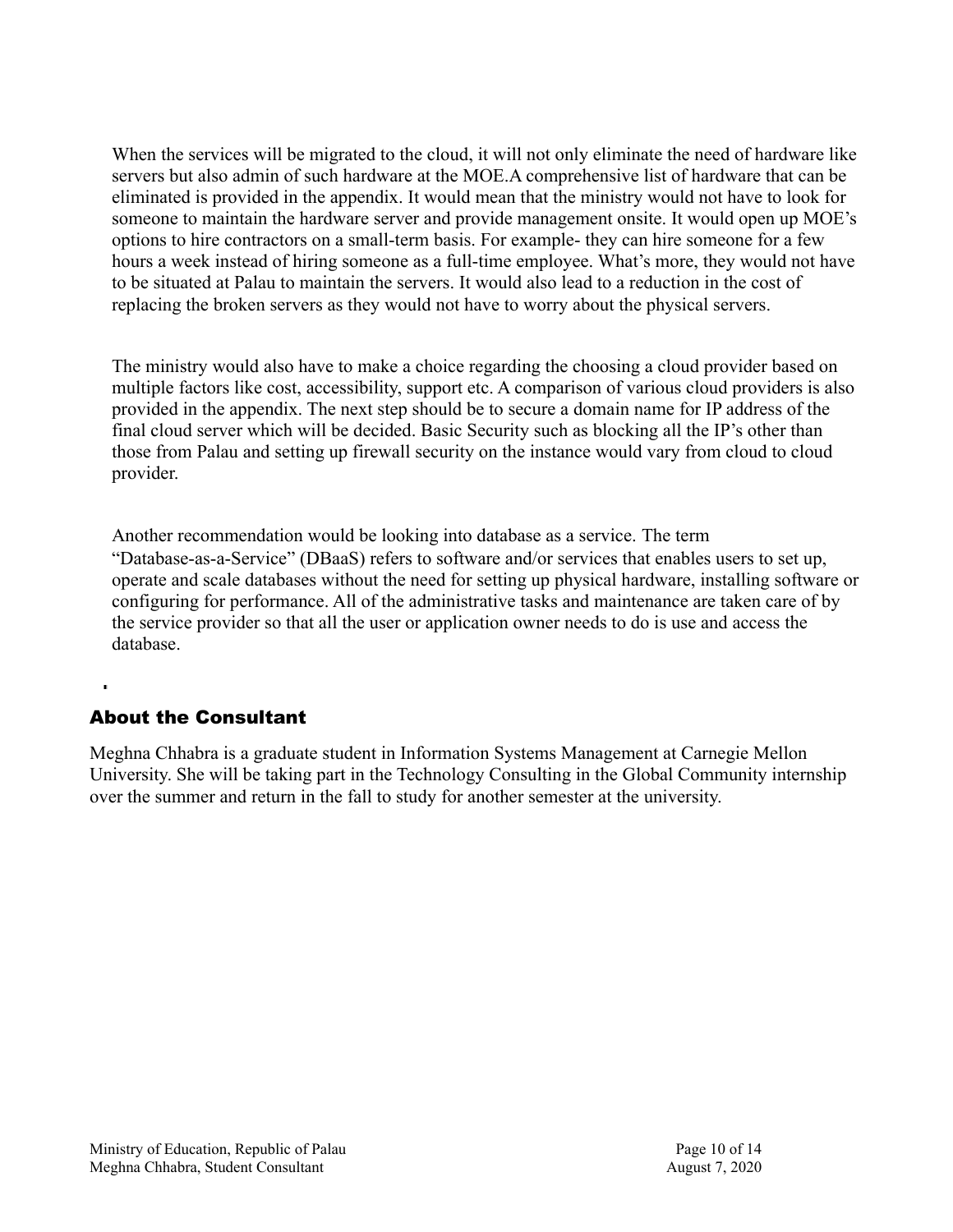## Appendix

#### **Table-1**

List of all the servers that could be relieved by cloud migration.

| <b>Hardware and OS</b>                                | Age | <b>Init Cost</b> | <b>Purpose</b>                                | <b>Cloud</b> | <b>Remarks</b>                                                          |
|-------------------------------------------------------|-----|------------------|-----------------------------------------------|--------------|-------------------------------------------------------------------------|
| Macmini 2012 and<br>MacOS X 10.9                      | 9   | \$1,500          | Database Server                               | Yes          |                                                                         |
| Macmini 2012 and<br>MacOS X 10.9                      | 9   | \$1,500          | Unifi Controller                              | Yes          |                                                                         |
| Dell PowerEdge 110 II<br>2013 and Linux 7.2           | 8   | \$3,000          | <b>Web Server</b>                             | No           |                                                                         |
| Dell PowerEdge 110 II<br>2013 and Linux 7.2           | 8   | \$3,000          | Experimental<br><b>Projects Server</b>        | Yes          |                                                                         |
| <b>HP Proliant Micro Server</b><br>2010 and Linux 6.9 | 11  | \$1,500          | <b>Web Server</b>                             | Yes          |                                                                         |
| <b>HP Proliant Micro Server</b><br>2010 and Linux 6.9 | 11  | \$1,500          | <b>Mail Server</b>                            | No           | Used for internal file sharing up to<br>40Mb files. At least 400 users. |
| <b>HP Proliant Micro Server</b><br>2010 and Linux 6.9 | 11  | \$1,500          | Backup Database<br>Server                     | Yes          |                                                                         |
| <b>HP Proliant Micro Server</b><br>2010 and Linux 6.9 | 11  | \$1,500          | Redundant<br>Hardware, Misc<br>backup storage | No           | Need to have replacement hardware<br>available for the mail server.     |

### Comparison of various cloud providers

DigitalOcean vs Linode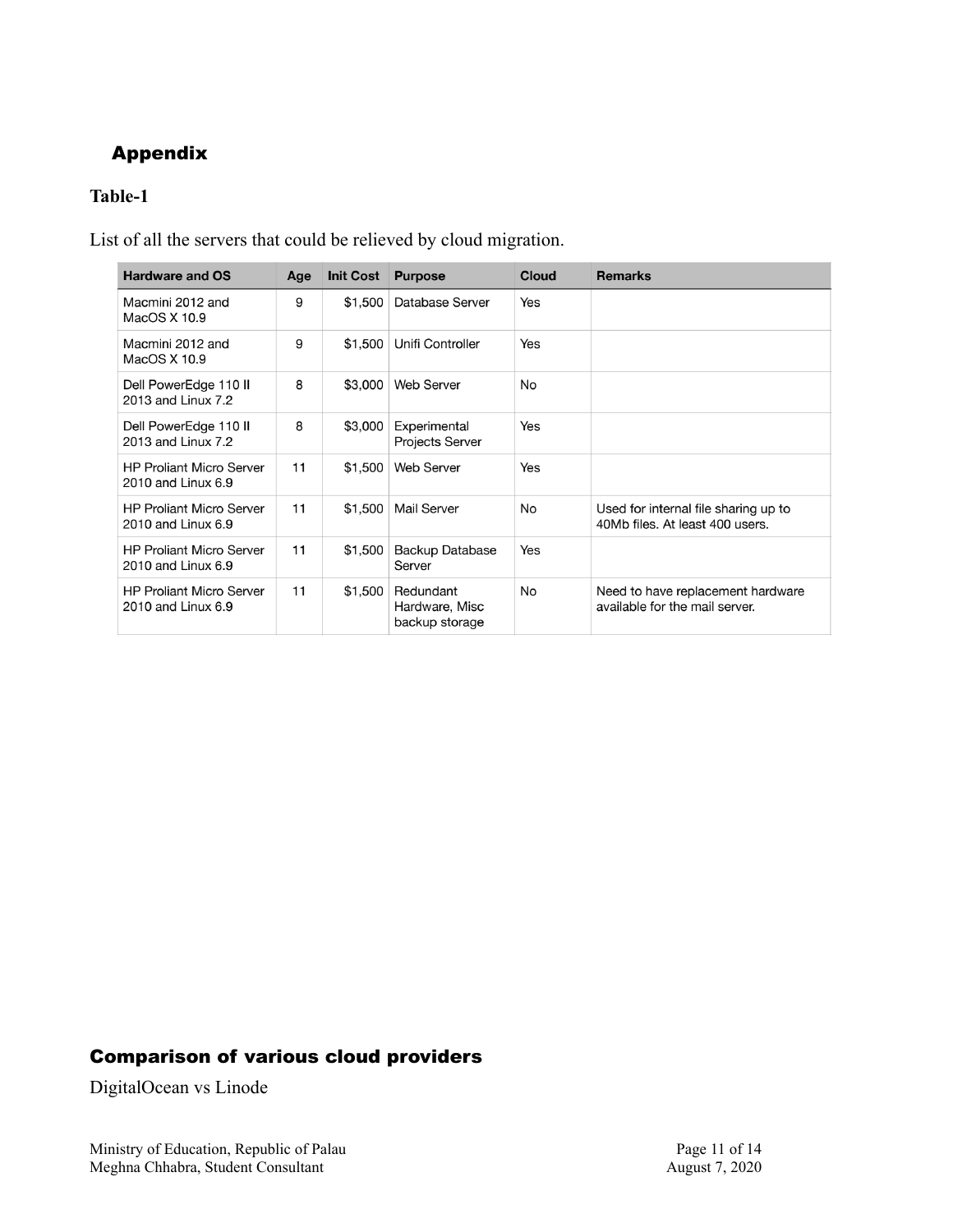| <b>FEATURES</b>                             | <b>DigitalOcean</b>       | Linode      |
|---------------------------------------------|---------------------------|-------------|
| <b>Cloud GPUs</b>                           | $\boldsymbol{\mathsf{x}}$ | Ø           |
| Latest AMD CPUs                             | $\bullet$                 | ◙           |
| <b>Outbound Transfer Speed</b>              | Max 2 GBps                | 1-12 GBps   |
| <b>Free Cloud Firewall</b>                  | ◙                         | ◙           |
| <b>Free DDoS Protection</b>                 | $\boldsymbol{\mathsf{x}}$ | Ø           |
| <b>Bare Metal Cloud Servers</b>             | $\boldsymbol{\mathsf{x}}$ | Coming soon |
| Managed Kubernetes                          | $\bullet$                 | Ø           |
| Managed Database                            | $\bullet$                 | Coming soon |
| <b>High Memory VM's</b>                     | ◙                         | ◙           |
| App Marketplace                             | ◙                         | Ø           |
| 100% Free Human Support                     | $\boldsymbol{\mathsf{x}}$ | $\bullet$   |
| 1000+ Documentation Library                 | $\bullet$                 | $\bullet$   |
| Developer Focused                           | $\bullet$                 | ◙           |
| <b>Free Bundled Transfer</b>                | $\bullet$                 | ◙           |
| API, CLI, and user friendly Cloud Interface | $\bullet$                 | Ø           |
| Flat predictible pricing                    | ◙                         | Ø           |
|                                             |                           |             |

AWS vs Linode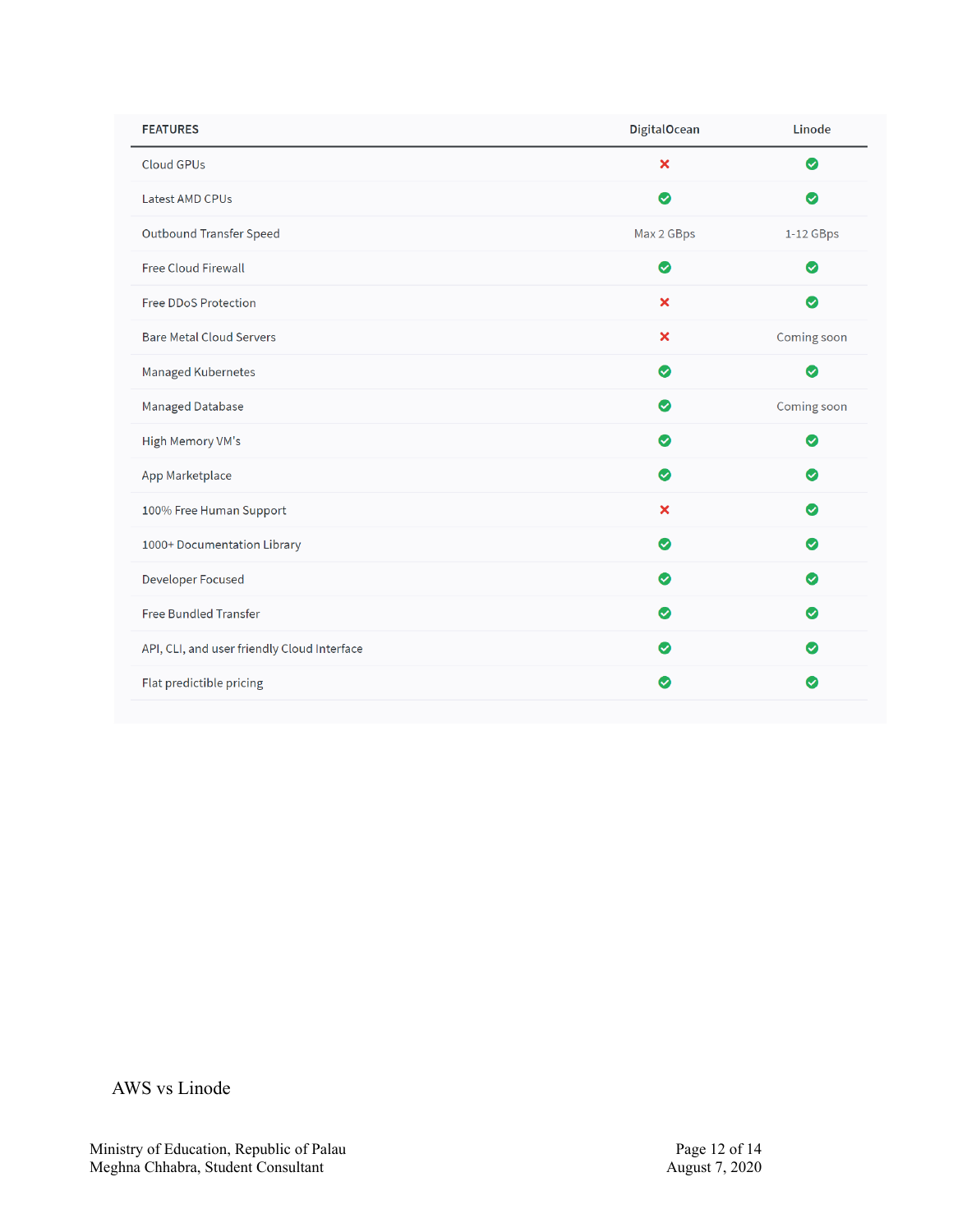| <b>FEATURES</b>                                    | <b>AWS</b>                | Linode    |
|----------------------------------------------------|---------------------------|-----------|
| <b>Cloud GPUs</b>                                  | ◙                         | Ø         |
| <b>Free Cloud Firewall</b>                         | ◙                         | $\bullet$ |
| <b>Free DDoS Protection</b>                        | ◙                         | $\bullet$ |
| <b>Bare Metal Cloud Servers</b>                    | Ø                         | $\bullet$ |
| <b>Managed Kubernetes</b>                          | Ø                         | $\bullet$ |
| Local SSD                                          | ◙                         | $\bullet$ |
| High Memory VM's                                   | Ø                         | $\bullet$ |
| App Marketplace                                    | ◙                         | $\bullet$ |
| 100% Free Human Support                            | $\boldsymbol{\mathsf{x}}$ | ◙         |
| 1000+ Documentation Library                        | ◙                         | $\bullet$ |
| Simple API, CLI, and user friendly Cloud Interface | $\boldsymbol{\mathsf{x}}$ | $\bullet$ |
| Flat predictible pricing                           | $\boldsymbol{\mathsf{x}}$ | $\bullet$ |
| Free Bundled transfer                              | $\boldsymbol{\mathsf{x}}$ | $\bullet$ |
| Same Price Across Every Data Center                | $\boldsymbol{\mathsf{x}}$ | Ø         |

Azure vs Linode